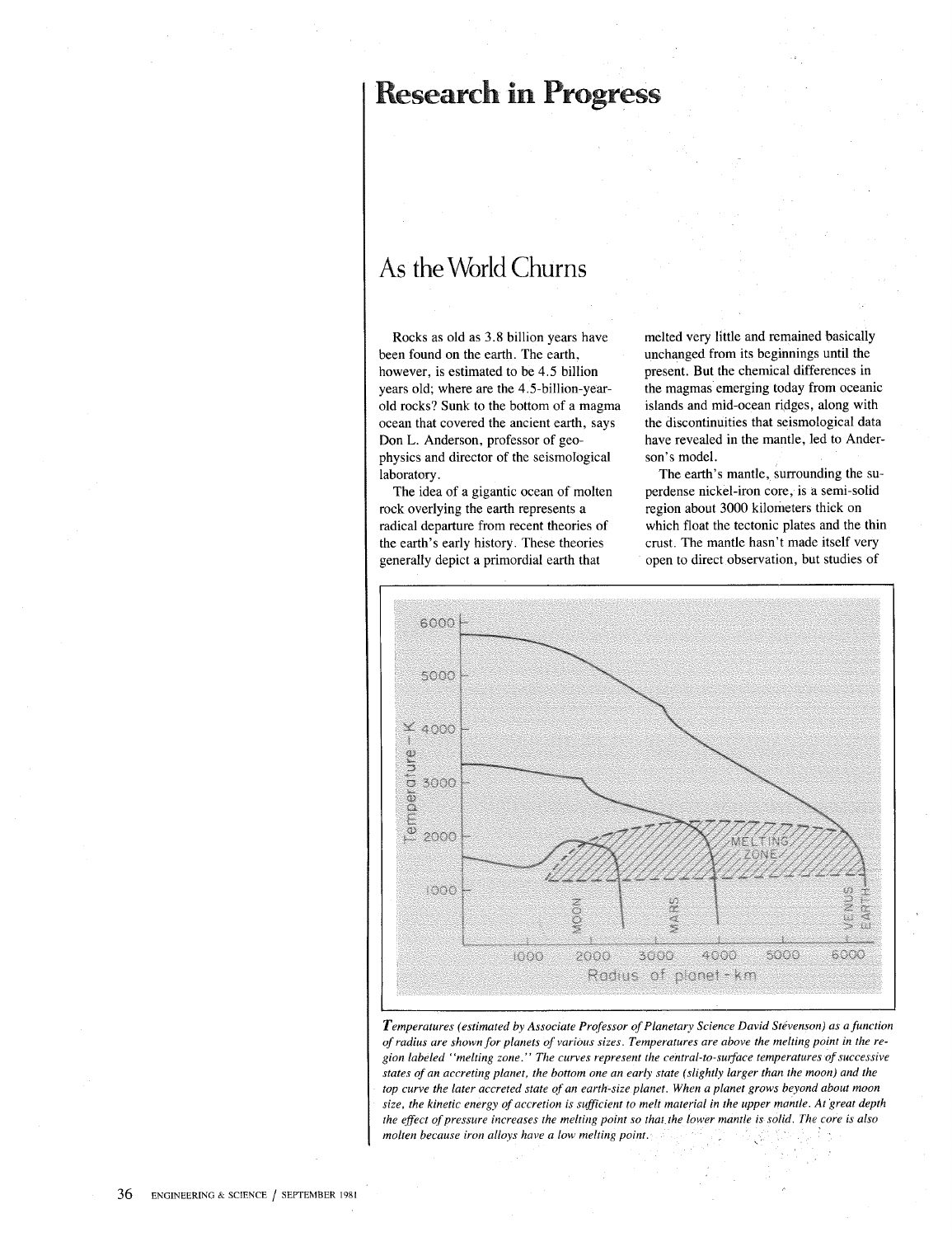seismic waves after large earthquakes have provided a variety of ways of mapping it. Seismic waves behave differently in two regions of the upper mantle. The layer from below the crust down to about 220 kilometers is characterized by low velocity and high attenuation of seismic waves. (This low-velocity zone was discovered in the 1940s by Caltech\_geophysicist Beno Gutenberg.) The waves have a harder time getting through this region than through the layer between 220 and 670 kilometers, called the transition zone, where seismic waves propagate faster and are less attenuated. At 670 kilometers there is a sharp discontinuity that is an efficient reflector of seismic energy. This is also the depth where earthquakes cease.

Anderson connects this evidence of layering in the upper mantle with geochemical findings that the concentrations of a  $d$ ozen or so trace elements — including potassium, rubidium, strontium, barium, thorium, and uranium  $-$  are enriched in the mantle material emerging from' 'hot spots" where the magma punches up through continents (volcanoes and geothermal areas such as Yellowstone National Park) and ocean islands <Iceland, Hawaii). On the other hand, the same trace elements are depleted in the material coming out of the mid-ocean ridges forming new crust. These two types of magma are complementary; that is, if they were combined, the resulting mixture would have a pattern similar to estimates of the average composition of the earth. They might be complementary because a melt or fluid that extracted trace elements migrated from one source into the other. Anderson's analysis of how migrating materials would extract trace elements suggests that most of these elements are distributed between the two upper mantle reservoirs, which correspond to the layers between the seismic discontinuities.

The magma ocean postulated by Anderson's model would have melted from the heat of accretion as the initial nucleus of the planet, which had condensed out of the solar nebula, was bombarded by other pieces of matter. The heat generated by this accretion process (when the planet had grown beyond moon size) would have been sufficient to keep most of the outer layer continually melted. As the earth kept growing through accretion, these outer layers became inner ones and solidified because the increased pressure at greater depths also increased the melting point. All the mantle material, however, at some time would have gone through the melting process.

When it reached its present size and began to cool, the earth would have still been covered by a molten ocean 300 to 500 kilometers deep. This ocean would be capped by a thin, transient crustal layer. As it cooled, the first rocks to crystallize out of the magma would have been denser than the remaining molten rock and would have sunk. They would have continued sinking even below the floor of the molten ocean until they met the even denser material of the lower mantle. The 670 kilometer seismic discontinuity marks the bottom of this descent and the 220 kilometer demarcation its eventual top,

according to Anderson's theory.

At the same time, a thin crust of less dense material would have risen to the top of the melt  $-$  like ice on water. But because this first crust would have been so fragile and the convection beneath it so violent, it would have been dragged back down and mixed back into the upper mantle. In between this thin crust and the top of the rock layer that had crystallized out earlier, would lie the last concentrated dregs of the melt, stripped out during the fractionation process. This layer would contain heavy concentrations of all those large atoms that resist crystallization, including those of heat-producing elements such as potassium, thorium, and uranium.

Anderson's model provides an explanation for the appearance of high concentrations of these elements where mantle melt oozes out from continental and oceanic hot spots. This enriched magma is coming from the shallow mantle layer above 220 kilometers characterized by seismic-wave measurements as the low-velocity zone. New crust being formed from the mantle at spreading mid-ocean ridges comes from the transition zone  $-$  the region between 220 and 670 kilometers, which would be depleted of those elements not concentrated in the early-forming crystals such as garnet. In this zone would lie the "lost" 4.5-billion-year-old rocks, fractionated as the earth formed. The oldest rocks found on the surface today would be remnants of the first crust formed after the outer layer had become strong enough and thick enough to resist being dragged back down into the hot mantle.  $\Box$ 

## Talking Back

Overcoming language barriers is not a problem solely of tourists, exchange students, diplomats, and missionaries; the barrier also exists between man and machine. Computers have heretofore been able to understand only their own languages, and while a computer language like Basic or Pascal may be easier for us to learn than French, the ability to communicate in English (or any other "human" language) would make the vast potential of computer technology much more widely accessible.

The task of teaching English to com-

puters has brought the fields of linguistics and computer science into close alliance. At Caltech, one of a handful of institutions in this country where the field of computational linguistics is being explored, Bozena Henisz Thompson, senior research associate in linguistics, and Frederick B. Thompson, professor of applied philosophy and computer science, have been working in this area for nearly a decade. The Thompsons' research interest is in how humans  $-$  for example research teams and management staffs communicate in problem-solving situations. Their research strategy has been to provide a similar capability between man and computer and then to use this capability as an experimental tool to investigate the nature of the communication process. Over this last decade they have de-

veloped two English language systems -REL (Rapidly Extensible Language) and its even more articulate successor, POL (Problem Oriented Language). REL is designed as a data-base management system, intended for use by a group in a relatively narrow field maintaining large banks of data. The system itself is very broad and flexible and is not limited in vocabulary or syntax to any particular discipline; it "knows" more than raw data and can figure out fairly complex definitions and relationships. The goal of a natural language system like REL is to come as close as possible to normal human communication. The Thompsons' REL comes pretty close. Its rapid response time also makes it extremely useful, and it has already leaped beyond its original status as a research tool. For instance, IBM has already im-

37